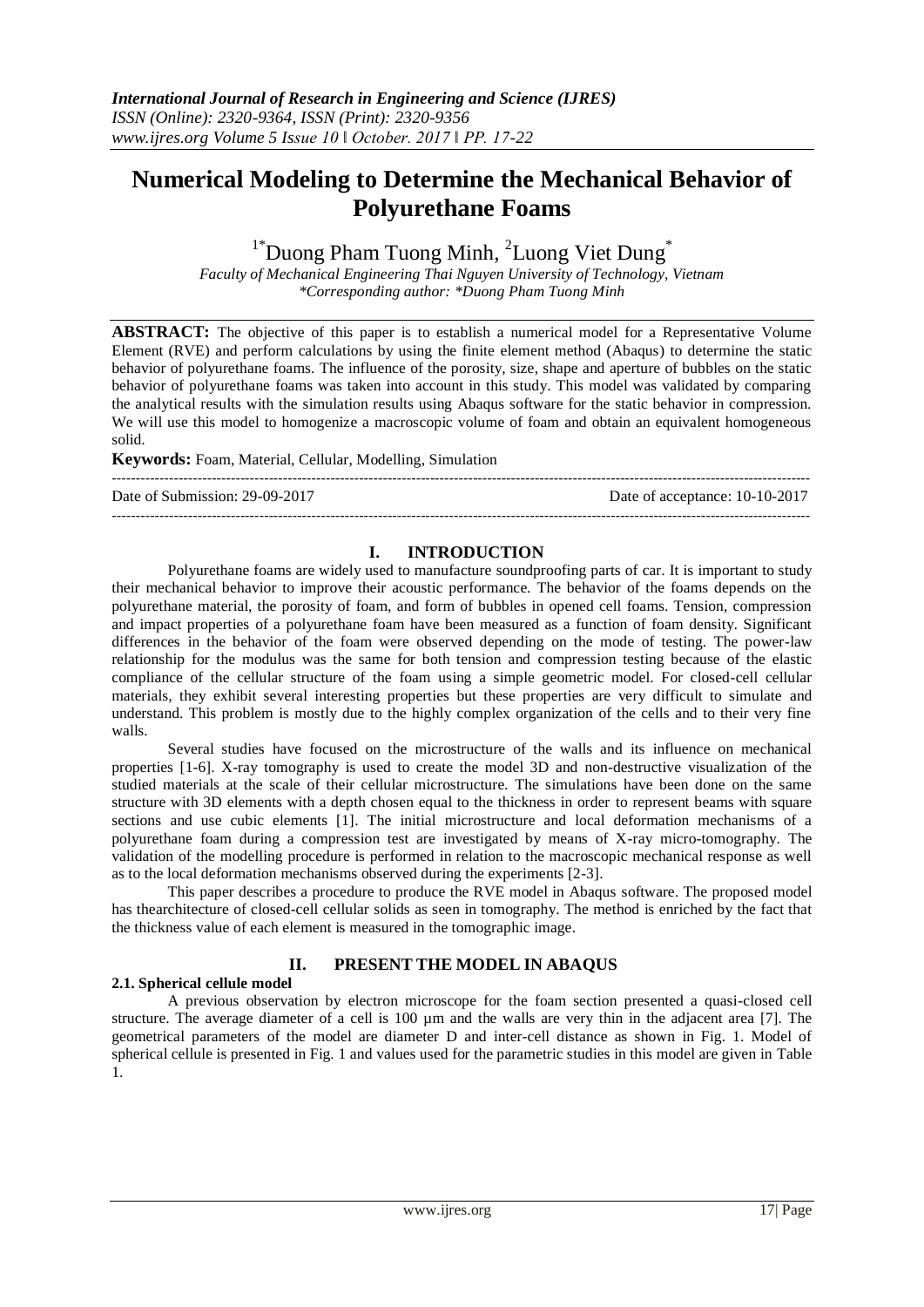

**Fig 1.**Dimension (left)and arrangement (right)of spherical cells

| <b>Table 1.</b> The parameters of spherical moder |          |          |                   |          |          |  |  |  |  |
|---------------------------------------------------|----------|----------|-------------------|----------|----------|--|--|--|--|
| Model number                                      | $D$ (mm) | $t$ (mm) | Model number      | $D$ (mm) | $t$ (mm) |  |  |  |  |
| $\mathrm{N}^{01}$                                 | 0.08     | 0.0800   | $N^{13}$          | 0.10     | 0.0100   |  |  |  |  |
| $\overline{N^{02}}$                               | 0.08     | 0.0500   | $N^{14}$          | 0.10     | 0.0050   |  |  |  |  |
| $N^{03}$                                          | 0.08     | 0.0300   | $N^{15}$          | 0.10     | 0.0010   |  |  |  |  |
| $\mathrm{N}^{04}$                                 | 0.08     | 0.0200   | $\mathrm{N}^{16}$ | 0.10     | 0.0005   |  |  |  |  |
| $N^{05}$                                          | 0.08     | 0.0100   | $N^{17}$          | 0.12     | 0.0800   |  |  |  |  |
| $N^{06}$                                          | 0.08     | 0.0050   | $N^{18}$          | 0.12     | 0.0500   |  |  |  |  |
| $N^{07}$                                          | 0.08     | 0.0010   | $N^{19}$          | 0.12     | 0.0300   |  |  |  |  |
| $N^{08}$                                          | 0.08     | 0.0005   | $N^{20}$          | 0.12     | 0.0200   |  |  |  |  |
| $N^{09}$                                          | 0.10     | 0.0800   | $N^{21}$          | 0.12     | 0.0100   |  |  |  |  |
| $N^{10}$                                          | 0.10     | 0.0500   | $N^{22}$          | 0.12     | 0.0050   |  |  |  |  |
| $N^{11}$                                          | 0.10     | 0.0300   | $N^{23}$          | 0.12     | 0.0010   |  |  |  |  |
| $N^{12}$                                          | 0.10     | 0.0200   | $N^{24}$          | 0.12     | 0.0005   |  |  |  |  |

**Table 1***.*The parameters of spherical model

### *2.2 Elliptic cellule model*

*2.1.1 Case 1: b=2a, c=a*

This case is shown in Fig. 2. The values used for the parametric studies are shown in Table 2

| <b>Table 2.</b> The parameters of elliptic model |                  |                 |        |                 |               |                 |        |  |
|--------------------------------------------------|------------------|-----------------|--------|-----------------|---------------|-----------------|--------|--|
| Model<br>number                                  | $b = 2a$<br>(mm) | $a = c$<br>(mm) | (mm)   | Model<br>number | $b = 2a$ (mm) | $a = c$<br>(mm) | (mm)   |  |
| $N^{25}$                                         | 0.20             | 0.10            | 0.0800 | $N^{30}$        | 0.20          | 0.10            | 0.0010 |  |
| $N^{26}$                                         | 0.20             | 0.10            | 0.0400 | $N^{31}$        | 0.16          | 0.08            | 0.0010 |  |
| $N^{27}$                                         | 0.40             | 0.20            | 0.0500 | $N^{32}$        | 0.30          | 0.15            | 0.0010 |  |
| $N^{28}$                                         | 0.40             | 0.20            | 0.0300 | $N^{33}$        | 0.10          | 0.05            | 0.0010 |  |
| $N^{29}$                                         | 0.30             | 0.15            | 0.0100 |                 |               |                 |        |  |





**Fig 2.**Dimension (left)and arrangement (right)of elliptic cells

#### *2.1.2 Case 2 : a =2b=2c*

This case is shown in Fig. 3. The values used for the parametric studies as shown in Table 3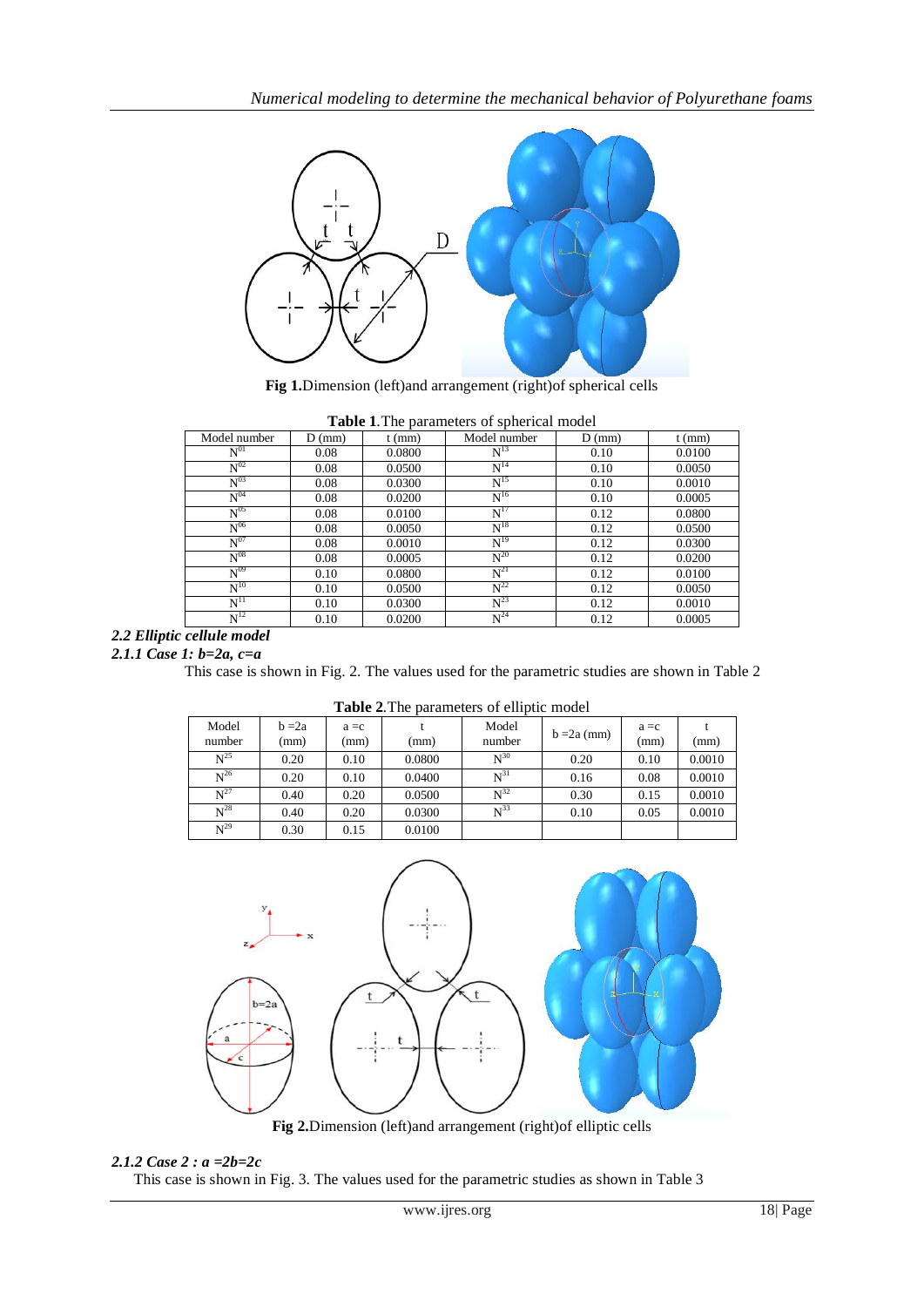

**Fig 3.**Dimension (left)and arrangement (right)of elliptic cells

| <b>Tables.</b> The barangels of emplic model |                  |                 |        |                   |               |                 |        |  |  |
|----------------------------------------------|------------------|-----------------|--------|-------------------|---------------|-----------------|--------|--|--|
| Model<br>number                              | $b = 2a$<br>(mm) | $a = c$<br>(mm) | (mm)   | Model<br>number   | $b = 2a$ (mm) | $a = c$<br>(mm) | (mm)   |  |  |
| $N^{34}$                                     | 0.20             | 0.10            | 0.0800 | $N^{39}$          | 0.20          | 0.10            | 0.0010 |  |  |
| $N^{35}$                                     | 0.20             | 0.10            | 0.0400 | $\mathrm{N}^{40}$ | 0.16          | 0.08            | 0.0010 |  |  |
| $N^{36}$                                     | 0.40             | 0.20            | 0.0500 | $N^{41}$          | 0.30          | 0.15            | 0.0010 |  |  |
| $N^{37}$                                     | 0.40             | 0.20            | 0.0300 | $N^{42}$          | 0.10          | 0.05            | 0.0010 |  |  |
| $N^{38}$                                     | 0.30             | 0.15            | 0.0100 |                   |               |                 |        |  |  |

**Table3**.The parameters of elliptic model

## **III. THE REPRESENTATIVE VOLUME ELEMENT AND PROPETIES OF MATERIALS**

From forms of cells defined above, we constructed RVE by repeating patterns periodically in three directions of space. We note that, this RVE must be large enough to represent the foam but small enough comparing to the size of the entire Polyurethane foam. The Fig.4 shows the dimensions of RVE (0.5 x 0.5 x 0.5  $mm<sup>3</sup>$ ).



The mechanical properties of walls of polyurethane foams are resumed in Table 4 [2]. **Table4**.Mechanical properties of polyurethane foam

| Mechanical properties  | Svmbol | Polyurethane  | Jnitv |
|------------------------|--------|---------------|-------|
| Modulus of elasticity  |        | $600^{\circ}$ | MPa   |
| Coefficient of Poisson |        | 0.38          |       |
| Limit of elasticity    |        |               | MPa   |

# **IV. RESULTS AND DISCUSSION**

The distribution of von Mises stresses for RVE in Abaqus as shown Fig. 5. From the simulations of the compression test on the RVE, we determined their equivalent Young's modulus by using Hooke's law. The stress is calculated from the reaction force *F* after the numerical simulation and the applied surface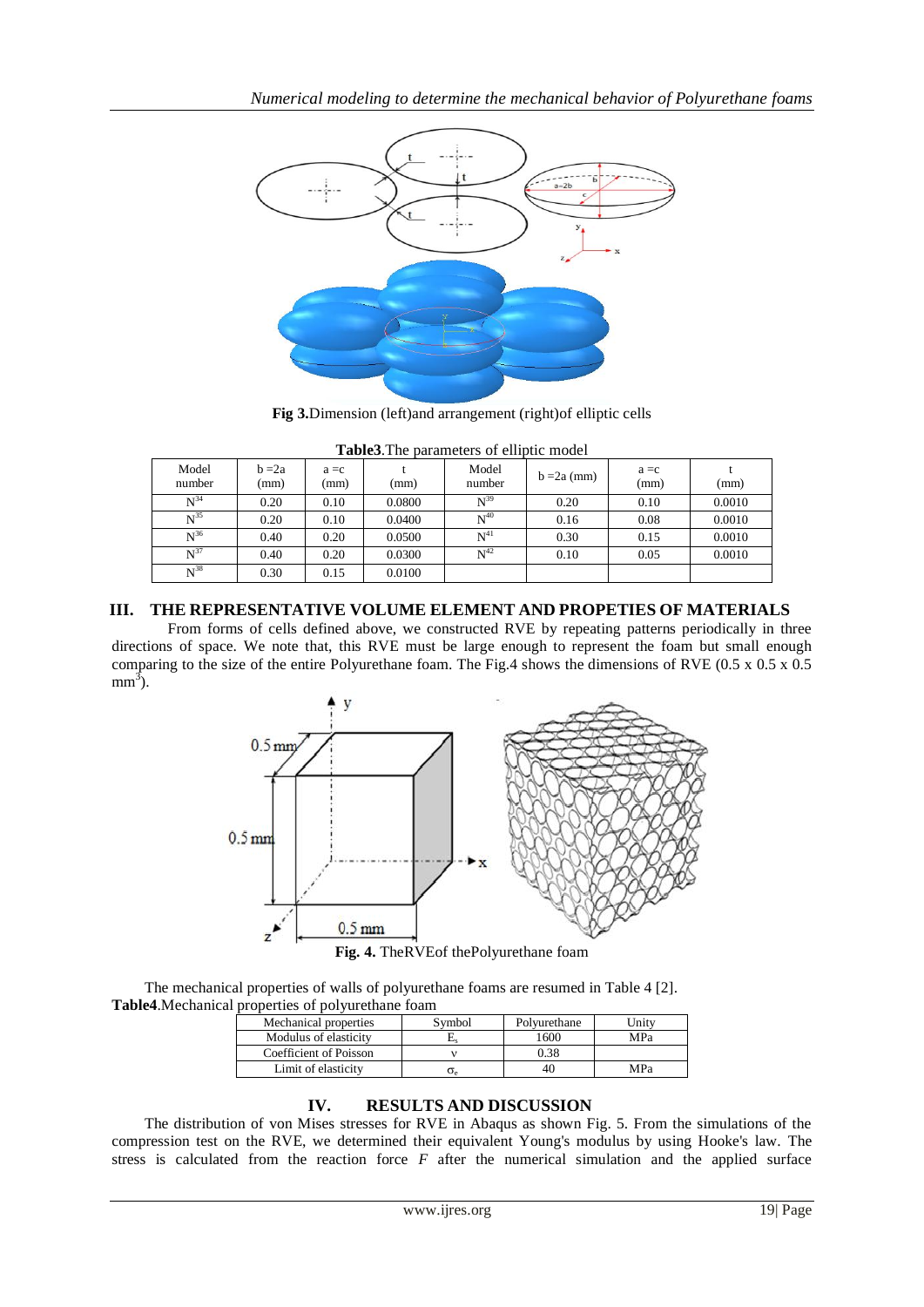$S = l<sup>2</sup> = (0.5)<sup>2</sup> = 0.25$  mm<sup>2</sup>. The deformation is calculated from the imposed displacement *u*=0.005 mm. The results obtained for the spherical model and elliptical model are given in Table 5 and Table 6.



**Fig.5.** Von Mises stresses for the RVE

For the spherical model, Young's modulus decreases non-linearly and monotonously, depending on the porosity of the RVE. Cell size has no influence on the module (Fig. 6a). For elliptical models, Young's modulus decreases in a non-linear to a value porosity approximately 0.7, then appears to increase. This phenomenon is not practical; it may be due to a problem of meshing between cells. Indeed, when the porosity increases the space between the cells decreases and there is no element in this space (Fig. 6b).

| <b>RVE</b><br>Model | Porosity | $E_f(MPa)$ | <b>RVE Model</b> | Porosity | $E_f(MPa)$ |
|---------------------|----------|------------|------------------|----------|------------|
| $\mathrm{N}^{01}$   | 0.1120   | 1286.4120  | $N^{13}$         | 0.6064   | 0388.1616  |
| $N^{02}$            | 0.2224   | 1032.9640  | $N^{14}$         | 0.6664   | 0307.1304  |
| $N^{03}$            | 0.3192   | 0832.5680  | $N^{15}$         | 0.7224   | 0221.2512  |
| $N^{04}$            | 0.4264   | 0643.0880  | $N^{16}$         | 0.7312   | 0211.8604  |
| $N^{05}$            | 0.5416   | 0446.2920  | $N^{17}$         | 0.0880   | 1345.0320  |
| $N^{06}$            | 0.6344   | 0333.0628  | $N^{18}$         | 0.1840   | 1101.5840  |
| $N^{07}$            | 0.7192   | 0235.0304  | $N^{19}$         | 0.2704   | 0925,0000  |
| $N^{08}$            | 0.7312   | 0221.1576  | $N^{20}$         | 0.3808   | 0739.3760  |
| $N^{09}$            | 0.1600   | 1167.5760  | $N^{21}$         | 0.5304   | 0506.4320  |
| $N^{10}$            | 0.2392   | 0976.7360  | $N^{22}$         | 0.6152   | 0365.7952  |
| $N^{11}$            | 0.3664   | 0739.3160  | $N^{23}$         | 0.7024   | 0255.2956  |
| $N^{12}$            | 0.4848   | 0540.7280  | $N^{24}$         | 0.7152   | 0238.7244  |

**Table 5.**Young's modulus versus porosity for the spherical model

An extensive study of micromechanical models of cellular material is presented by Gibson and Ashby [7], a relation has been proposed to determine Young's modulus as a function of porosity for the simple geometry of

cells. They expressed the elastic modulus for closed cell foam as follows:  
\n
$$
\frac{E_f}{E_s} = \phi^2 \left( \frac{\rho_f}{\rho_s} \right)^2 + (1 - \phi) \left( \frac{\rho_f}{\rho_s} \right) + \frac{\rho_0 (1 - 2v_f)}{E_s (1 - \rho_f / \rho_s)}
$$

where E represents the modulus of elasticity,  $\rho$  is the density and  $\phi$  is the fraction of the solid contained in the cell edges, the indices  $f$  refers to foam and  $s$  to the solid,  $v_j$  is the Poisson coefficient of the foam. The low initial pressure of the gas  $\rho_0$  (in our case, the atmospheric pressure), makes the third term of the equation negligible.

| Porosity | $E_f(MPa)$ | RVE Model         | Porosity                                      | $E_f(MPa)$ |
|----------|------------|-------------------|-----------------------------------------------|------------|
| 0.1360   | 1216.7320  | $\mathrm{N}^{34}$ | 0.1360                                        | 1212.1240  |
| 0.2528   | 0943.3600  | $\mathrm{N}^{35}$ | 0.2528                                        | 0798.2800  |
| 0.3480   | 0750.2880  | $N^{36}$          | 0.3480                                        | 0754.5480  |
| 0.4856   | 0533.2560  |                   | 0.4856                                        | 0482.1680  |
| 0.5312   | 0481.5480  | $N^{38}$          | 0.5312                                        | 0457.3520  |
| 0.6528   | 0317.1308  | $N^{39}$          | 0.6528                                        | 0252.4768  |
| 0.6712   | 0320.6024  | $N^{40}$          | 0.6816                                        | 0237.8600  |
|          |            |                   | $20010$ or $10000$ $10000$ $1000$<br>$N^{37}$ | ------     |

**Table 6.**Young's modulus versus porosity for the elliptic model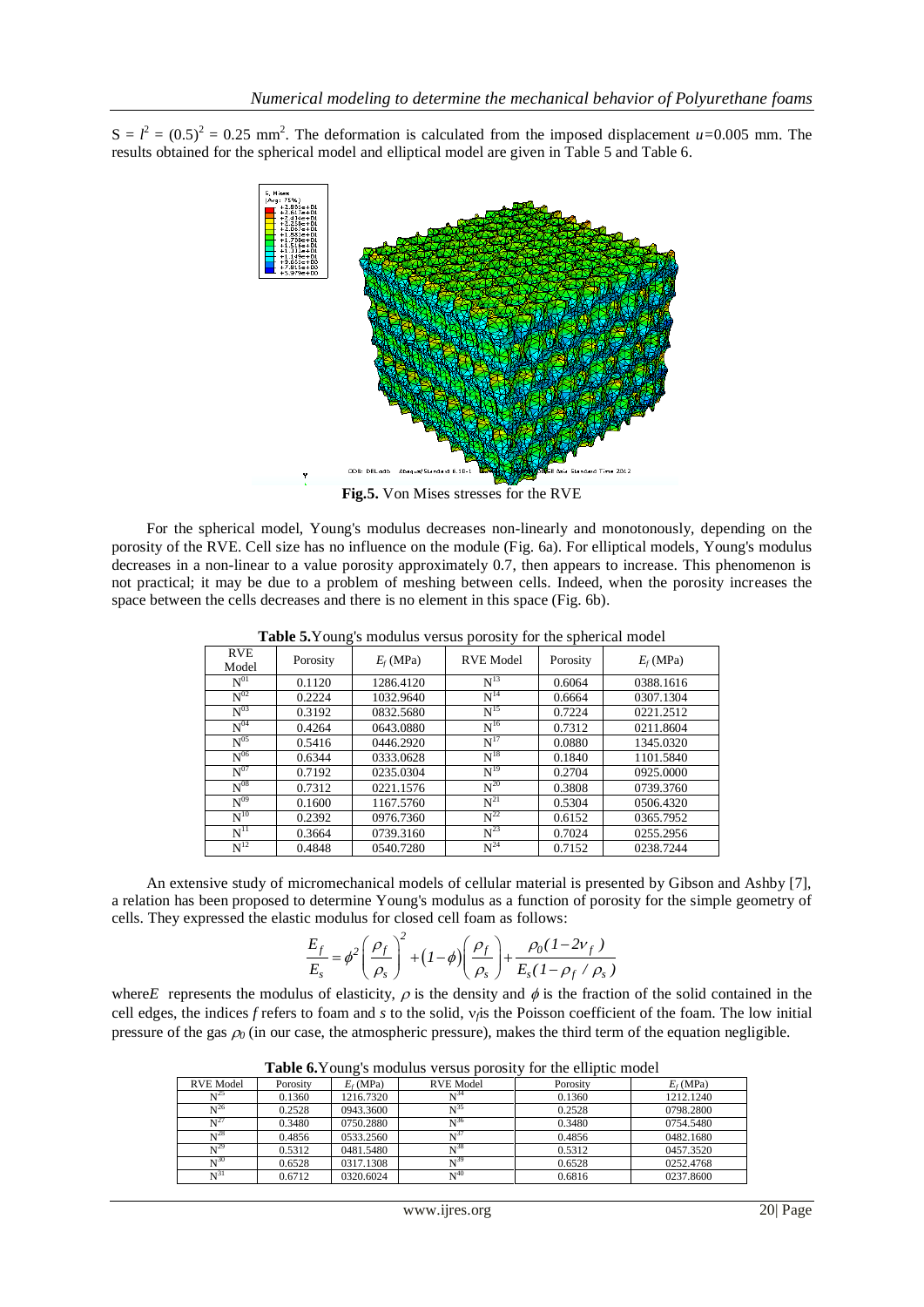*Numerical modeling to determine the mechanical behavior of Polyurethane foams*

| 57.52 | .6824     | 7.3392<br>JSU /                              | $\mathbf{v}$ | $\sim$<br>.082'' | 420<br>$\sim$ $\sim$<br>- 4420 |
|-------|-----------|----------------------------------------------|--------------|------------------|--------------------------------|
| 55    | 7076<br>∼ | 0.27 <sub>0</sub><br>ົາລິຕ<br>7.8370<br>JJO. | 744          | 707<br>u<br>v    | 0880<br>$\sim$ $\sim$<br>זר    |

To validate proposed model, we have compared the numerical results with analytical results, as shown in Fig 7. We note that the simulation of Abaqus gives the results very close to the analytical results for the spherical models respectively (Fig. 7a). The comparison demonstrates that the modeling and numerical simulation for these models are quite effective for the prediction of the mechanical behavior of such materials. It can be used to homogenize a macroscopic volume of foam and obtain an equivalent homogeneous solid. We also found that the relative difference between the numerical model and analytical model is less than 30% for Young's modulus of elasticity and porosity (Fig. 7b). This difference is due to the geometric form of the model (ellipse) used in the simulation which is quite different from the geometric of the model (cubic and tetrakaidecahedral) in the analysis. This difference also suggests a study to modify the analytical equation to introduce a parameter that takes into account the geometric shape of the cell.



**Fig.6.** The relations between the Young's Modulus and the Porosityfor (a) the spherical model, (b)the elliptic model



**Fig.7.**Comparison of numerical results with analytical resultsfor (a) the spherical model, (b)the elliptic model

#### **V. CONCLUSION**

In this article, we have proposed a method of modeling and numerical simulation for the model RVE of Polyurethane foams. The comparison of the results obtained by the Abaqus 3D simulations and by the analysis has proved the precision and effectivity of the present model. The present model allows us to predict the mechanical behavior of Polyurethane foams without carrying out the X-ray tomography. It will be used to homogenize a macroscopic volume of foam and obtain an equivalent homogeneous solid.